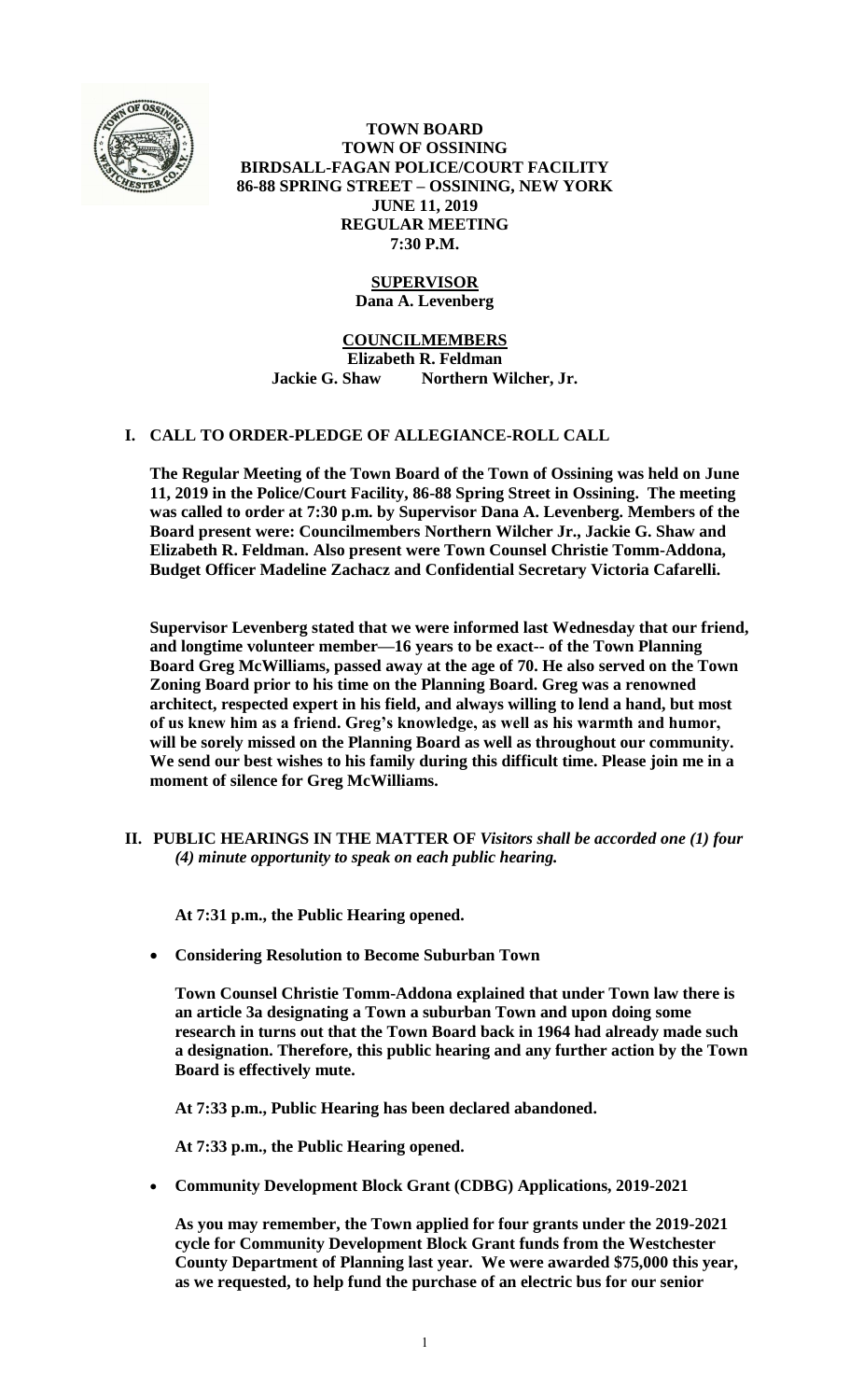**nutrition program. We were not recommended for funding for our future years, instead our applications were put "on hold" because we still needed the time to iron out some details on our projects. The County gives us the opportunity each year to update our applications, so we are now preparing an update to our 2020 and 2021 applications for upgrades to our Senior Nutrition Program kitchen and improvements to Louis Engel Park. The Town Board will need to approve a resolution on June 25th to update our budget numbers, so we started the public hearing process this week to make sure we had the time needed to review.** 

**Confidential Secretary Victoria Cafarelli provided the Board with an update regarding the various applications.**

**At 7:39 p.m., Councilmember Shaw moved and it was seconded by Councilmember Wilcher that the Public Hearing be adjourned until June 25, 2019.**

#### **III.ANNOUNCEMENTS**

**Supervisor Levenberg announced the following:**

**Thank you to all of our Community Groups who participated in one of the best ever Village Fairs this weekend in Ossining. Extra thanks for coordinating go to Keith Gordon for the Cedar Lane Arts Center booth, Fern Quezada for the Forest O Fears Haunted Attraction booth, Mitzi Elkes for the Town and Village Environmental Advisory Committee booth, and Suzie Ross for the Green Ossining booth, and to our Parks crew for helping set up and break down. We have so much to be grateful for!** 

**This Saturday is the first Mind, Body, Spirit – Ossining class of the season! Join Solarah Delphi for SharQui, the Belly Dance Workout this Saturday, June 15th at the Engel Park Stage at 11am. Register in advance through the Village and Town of Ossining's Online Recreation Catalog to qualify for raffles and giveaways from participating businesses. If you register for classes, we will also be able to contact you in the event of a weather related cancellation or location change, but this weekend looks like it's going to be beautiful so that will hopefully not be an issue!! Thank you to Open Door Family Medical Center for their partnership and Recreation Superintendent Bill Garrison for helping us offer pre-registration this year.** 

**If you live in the Village of Briarcliff Manor, hopefully you have already checked your mailboxes for your 2019-2020 Village Tax Bill. Per Village Manager Phil Zegarelli and Village Treasurer Edward Ritter regarding this year's mailing: "Your 2019-2020 tax bills have been mailed via first class mail. However, because we and other municipalities have received reports of delayed mail deliveries or even non-receipt of official mail, we are providing you with this advisory. Please take this opportunity to read and review your tax payment responsibilities."** 

**If you live in the Village of Ossining, reminder notices have gone out to pay your second half Village tax by the end of July, if you did not pay in full in January.** 

**Tomorrow, Wednesday, June 12th, you won't want to miss this exciting event at the Ossining Public Library – come for an evening with best-selling author Douglas Brinkley for a discussion on his newest book,** *American Moonshot: John F. Kennedy and the Great Space Race***, as part of the library's Bob Minzesheimer Author Series. Tickets are \$30 and can be purchased in advance online, which includes a copy of the book! All proceeds will benefit the Friends of the Ossining Public Library.**

**If the Space Race isn't exactly your thing, head over to Good Choice Kitchen instead tomorrow, where Chef Sara Boan of the Catskill Animal Sanctuary will be behind the stove fixing up some delicious vegan provisions, and teaching you**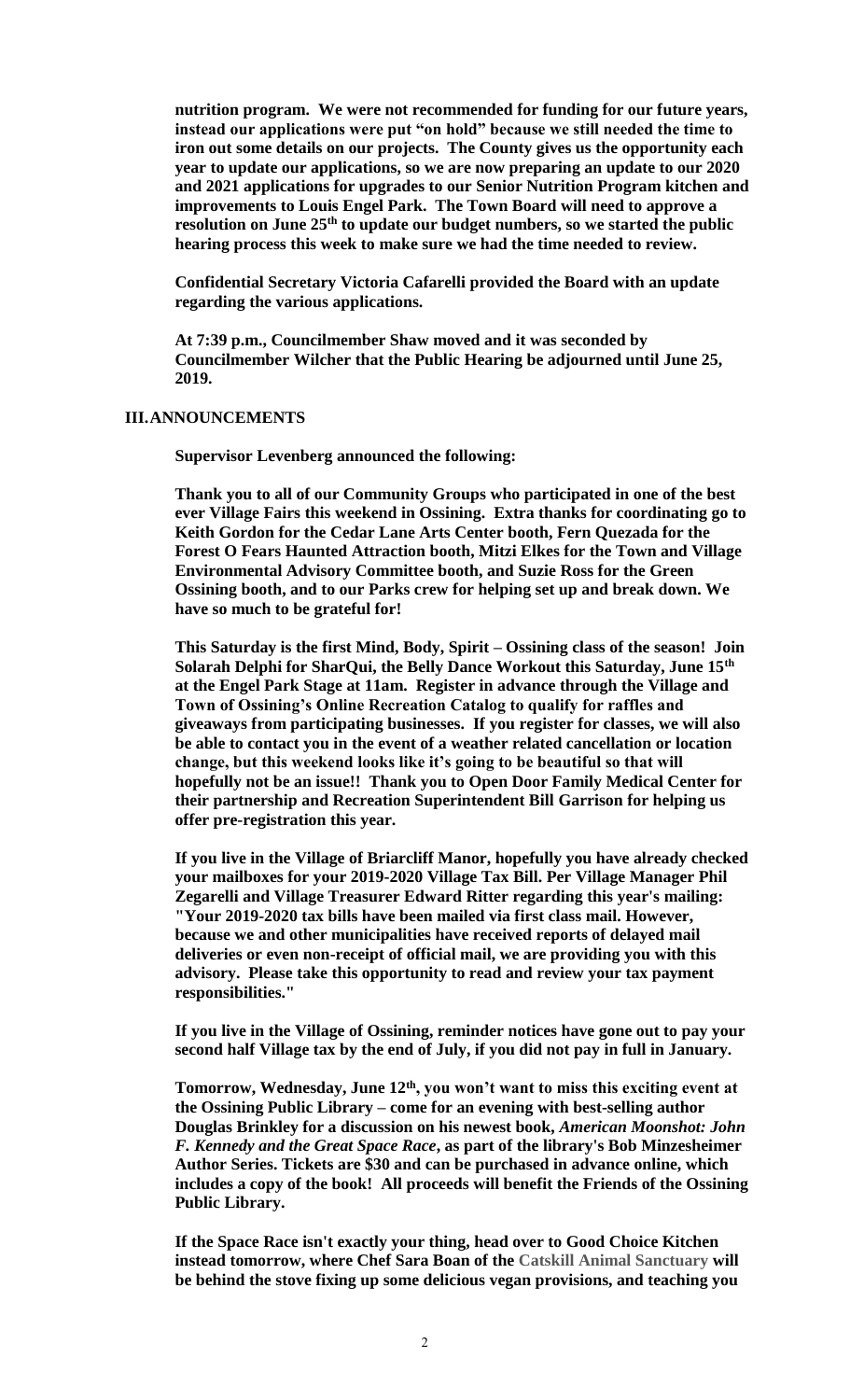**how to recreate them for family and friends. All recipes featured are from the Sanctuary's new cookbook Compassionate Cuisine, which will be available for purchase after the class-- all proceeds will go directly toward the Sanctuary's continued programming. The class begins at 6:30PM-- \$75 per person for chefs ages 13 and up, make sure to pre-register in person Good Choice Kitchen, by calling 930-1591 or by emailing [info@goodchoicekitchen.com](mailto:info@goodchoicekitchen.com) .**

**Saturday, June 15th from 9am to noon, the Ossining Historic Cemeteries will hold another Gravestone Cleaning and Restoration workshop at Dale Cemetery. No experience is necessary and community service credit is available to students. For more information, contact the OHCC at [OHCC10562@gmail.com](mailto:OHCC10562@gmail.com)**

**Also this Saturday is the Ossining Portuguese Festival, which will take place in Market Square starting at 12 noon. Make sure to come down for food, music, and fun-- I will see you there!** 

**Bill T. Jones is coming back to Ossining with even more opportunities for community involvement. If you participated with them last year, you know what an incredible chance this is to get your dance on! Join the Bill T. Jones/Arnie Zane Company this Saturday, June 15 th from 1pm to 5pm to participate in the creative process with them. This is for ages 16 and up, but no dance experience is required! Sign up at [www.bethanyarts.org.](http://www.bethanyarts.org/)** 

**There are several other opportunities to enjoy local performances this weekend, starting with Alexis Cole's Canary in Combat Boots performance at Westchester Collaborative Theater Friday, June 14th and Saturday, June 15th at 7:30pm. Tickets are available at wctheater.org.** 

**Windfeather Harmonies: Christine Aliventi and Joe Duraes will be Live at the Steamer Friday, June 14th at 8pm, and tickets can be purchased at ossiningartscouncil.org -- \$20 per ticket or \$15 for OAC members.** 

**Next Tuesday, June 18th, the Entrepreneur Next Door Series continues with a conversation with Lisa and Dan Ocasio, owners of the Tasty Table, and Mike and Miriam Risko, owners of Mike Risko Music at the Tasty Table from 7pm to 9pm. This will be a great opportunity to learn some "business smarts" from some of Ossining's experts!**

**Please also note that on Tuesday, June 18th, we will be holding our Work Session at the Birdsall-Fagan Police/Court Facility at 86-88 Spring Street instead of our usual location of 16 Croton Avenue. We are devoting that Work Session to a Board discussion about the River Knoll project which has been proposed for the Stony Lodge site on Croton Dam Road, a project that is still before the Town Planning Board. We will begin at 7:30PM and, as an exception to our usual rule for Work Sessions, we will be allowing public comment. We hope you can join us-- if not, we will be filming the Work Session and it will be posted to the Town's Youtube channel the day following the meeting.**

**Finally, the weather is warming up and it won't be long before the Spray Park at Louis Engel Waterfront Park is open every day! However, until school is out for summer, it will only be open weekends 12PM to 7PM. We have been having some mechanical issues with one of the pipes and we think we have it under control, but please check my Friday Supervisor's Update on the Town website or e-blast to make sure the Spray Deck will be open this weekend.**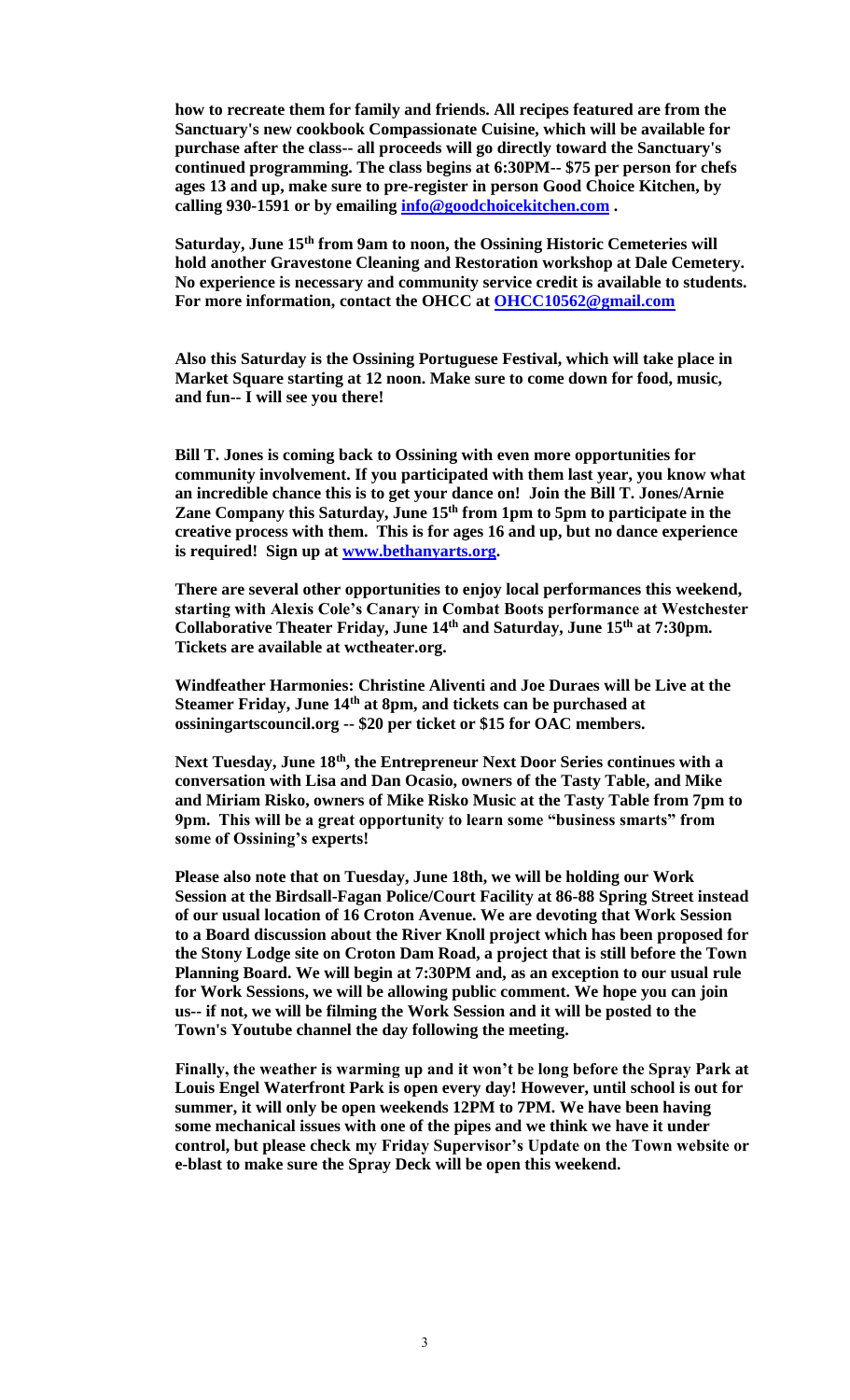**Councilmember Feldman announced that the Ossining Board and Canoe club will be meeting for new members on Wednesday, June 12, 2019.** 

### **IV.LIAISON REPORTS**

### **V. DEPARTMENTAL REPORTS**

### **VI.PUBLIC COMMENT ON AGENDA ITEMS**

**Stanley Dorson District representative from Senator Carlucci's office questioned if Town of Ossining is already a suburban town?**

**Town Council Christie Tomm-Addona explained the Secretary of state has to publish a list every year with the laws that have been adopted which identifies all the towns that have been designated Suburban towns in the state of New York and the Town of Ossining was on that list with an effective date of January 1, 1964.** 

### **VII. BOARD RESOLUTIONS**

### **A. Approval of Minutes-Regular Meeting- May 28, 2019**

**Councilmember Shaw moved and it was seconded by Councilmember Feldman that the following resolution be approved.**

**Resolved, that the Town Board of the Town of Ossining hereby approves the May 28, 2019 minutes of the Regular Meeting as presented.**

**Motion Carried: Unanimously**

### **B. Approval of Voucher Detail Report**

**Councilmember Wilcher moved and it was seconded by Councilmember Feldman that the following resolution be approved.**

**Resolved, that the Town Board of the Town of Ossining hereby approves the Voucher Detail Report dated June 11, 2019 in the amount of \$ 531,240.15.**

**Motion Carried: Unanimously**

#### **C. Resolution – Lease Agreement for Senior Nutrition Program Chrysler Pacifica II**

**Councilmember Wilcher moved and it was seconded by Councilmember Shaw that the following resolution be approved.**

**Resolved, that the Town Board of the Town of Ossining authorizes the Supervisor to sign a lease schedule with Acme Auto Leasing LLC., North Haven, CT for the 12 month lease with \$3,200.00 monthly payments with a \$1.00 buyout at the end of the lease term for a 2019 Chrysler Pacifica Hybrid Touring, VIN#2C4RC1H77KR703089, and** 

**Be it further Resolved, that this lease schedule is subject to the terms of the Municipal Master Open-End Vehicle Lease Agreement between the Town of Ossining and Acme Auto Leasing, LLC. dated March 31, 2017.** 

**Supervisor Levenberg stated that Our Senior Nutrition program has had some vehicle issues these past few months, so we leased to purchase a second Chrysler Pacifica to replace a van that had a malfunctioning driver-side door. It just arrived a few weeks ago, so now it is time to sign the lease agreement for this vehicle with a buyout at the end of the lease term. The good news is that we should be able to get rebates from both NY State and the federal government for this plug in hybrid vehicle, and add another greener vehicle to our Town fleet.**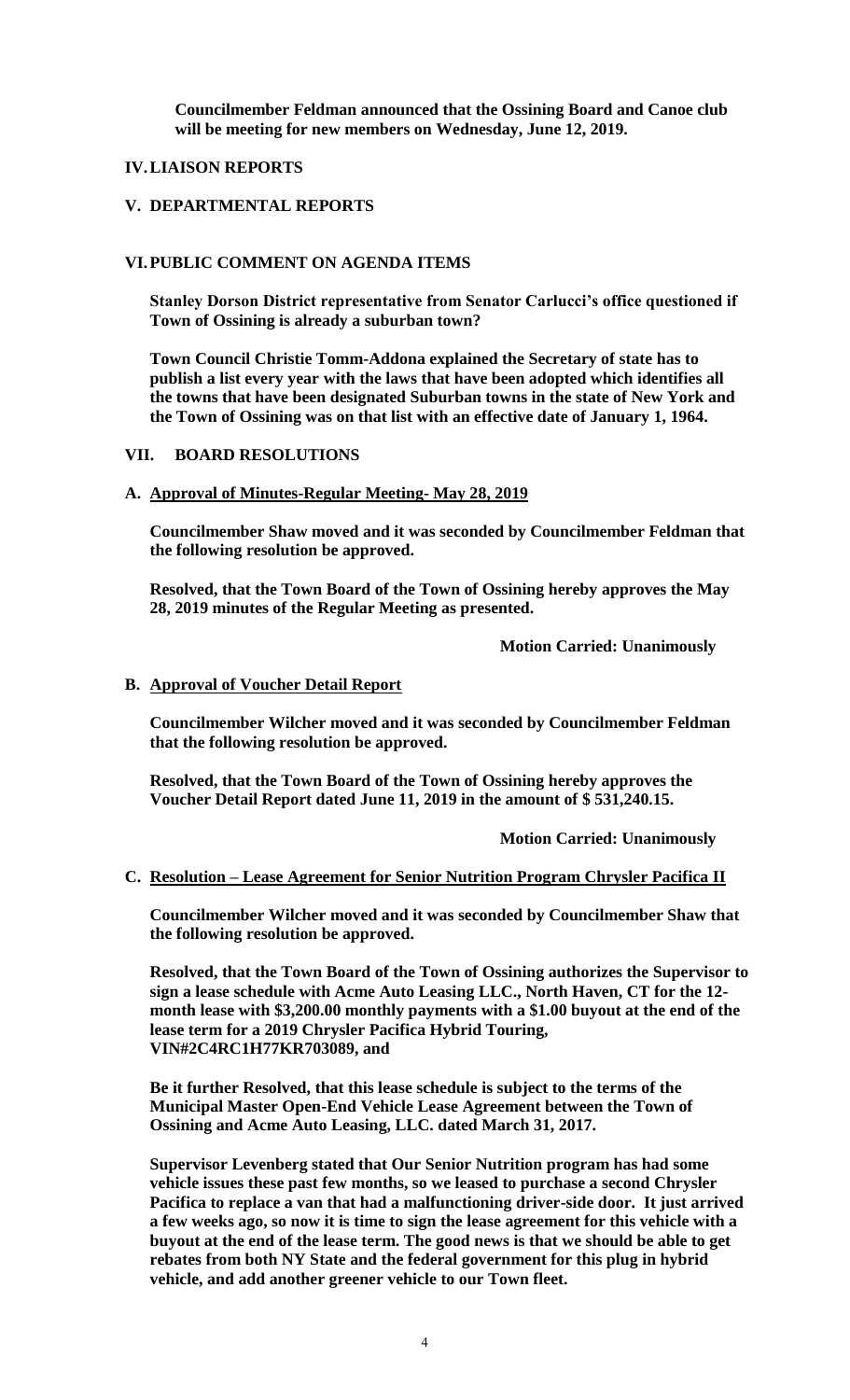# **D. Permission to Sell Alcohol at Town of Ossining Independence Day Fireworks- Sing Sing Kill Brewery**

**Councilmember Feldman moved and it was seconded by Councilmember Wilcher that the following resolution be approved.**

**Resolved that the Sing Sing Kill Brewery is hereby authorized to operate a concession stand during the Ossining Independence Day Fireworks event held on July 3rd, 2019, rain date July 8, 2019 at the Louis Engel Waterfront Park in the Town of Ossining and to sell, for consumption by persons over 21 years of age, SSKB craft beer; and** 

**Be it further Resolved, that the Sing Sing Kill Brewery will also obtain all necessary permits including an event permit from the New York State Liquor Authority and will provide proof of insurance and the letter of indemnity to the Town in a form acceptable to Counsel to the Town.** 

**Supervisor Levenberg stated that we are so thrilled to have Sing Sing Kill Brewery at our annual Independence Day fireworks celebration at Louis Engel Park. This year our fireworks will take place on Wednesday, July 3rd and we are happy to be able to introduce local craft beer, brewed right here in Ossining, to the festivities.** 

**Motion Carried: Unanimously**

**Councilmember Feldman moved and it was seconded by Councilmember Shaw that the following resolution be approved as amended.**

**Motion Carried: Unanimously**

# **E. Permission to Sell Alcohol at Town of Ossining Summer Concert Series- Sing Sing Kill Brewery**

**Councilmember Feldman moved and it was seconded by Councilmember Shaw that the following resolution be approved.**

**Resolved that the Sing Sing Kill Brewery is hereby authorized to operate a concession stand during the Summer Concert Series events held on July 5th, 12th , 19th and 26th, and August 9th, 16th, 23rd and 30th, at the Louis Engel Waterfront Park in the Town of Ossining and to sell, for consumption by persons over 21 years of age, SSKB craft beer; and** 

**Be it further Resolved, that the Sing Sing Kill Brewery will also obtain all necessary permits including an event permit from the New York State Liquor Authority and will provide proof of insurance and the letter of indemnity to the Town in a form acceptable to Counsel to the Town.** 

**Supervisor Levenberg stated that Sing Sing Kill Brewery also asked us for permission to sell at our Concert Series, so working closely with the Ossining Police and this year with our Greater Ossining Chamber to add Food Truck Fridays to our waterfront offerings, we are excited to approve this form so New York State will allow the brewery to share their delicious beverages with our summer concert-goers.**

**Motion Carried: Unanimously**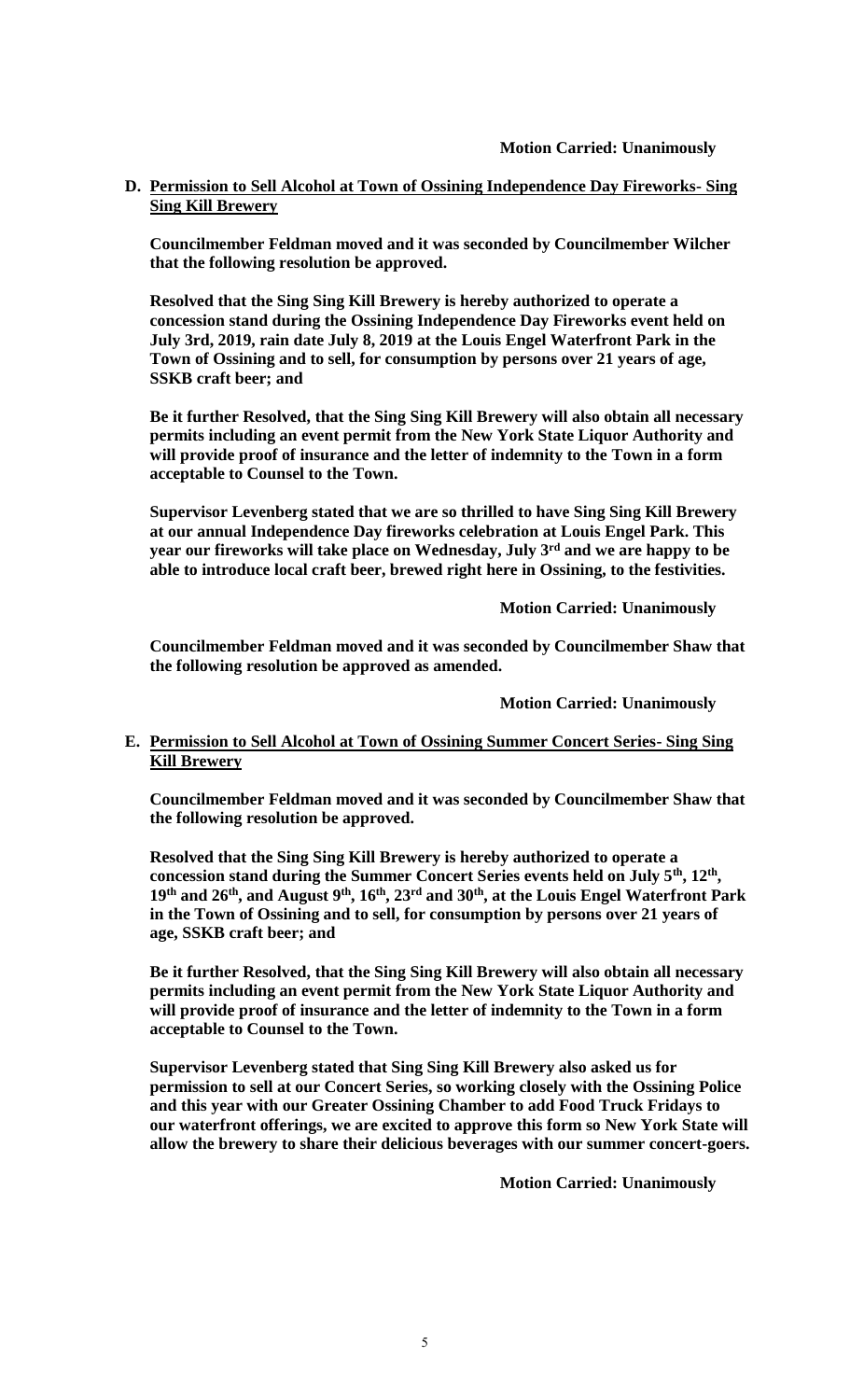# **F. Permission to Serve Alcohol in Louis Engel Park- Ossining Fire Department Parade**

**Councilmember Wilcher moved and it was seconded by Councilmember Shaw that the following resolution be approved.**

**Resolved that the Ossining Fire Department is hereby authorized to operate a concession stand following the Ossining Fire Department Parade event held on August 2nd, 2019 at the Louis Engel Waterfront Park in the Town of Ossining and to serve, for consumption by persons over 21 years of age, beer; and** 

**Be it further Resolved, that the Ossining Fire Department will also obtain all necessary permits including an event permit from the New York State Liquor Authority and will provide proof of insurance and the letter of indemnity to the Town in a form acceptable to Counsel to the Town.** 

**Supervisor Levenberg stated that our our wonderful and award winning Ossining Volunteer Fire Department hosts a parade, followed by a celebration at the waterfront. We are once again happy to host this festive event in our Town Park this year.**

### **Motion Carried: Unanimously**

### **G. Personnel- Parks Department- Seasonal Appointment**

**Councilmember Shaw moved and it was seconded by Councilmember Feldman that the following resolution be approved.**

**Resolved, that the Town Board of the Town of Ossining hereby appoints Armando Hernandez, Yorktown, to the seasonal position of Park Groundskeeper in the Town Parks Department effective June 17th, 2019 at a rate of \$20.00 per hour.**

#### **Motion Carried: Unanimously**

# **H. Fireworks Approval-St. Augustine's Church**

**Councilmember Feldman moved and it was seconded by Councilmember Wilcher that the following resolution be approved.**

**Whereas, the Church of St. Augustine, by letter dated June 4, 2019 has requested a permit from the Town of Ossining for a fireworks display to be held on the evenings of Wednesday, July 24, 2019 (rain date Thursday, July 25, 2019).**

**Whereas, the Church has submitted the information required by Section 101-5 of the Code of the Town of Ossining and Section 405(2) of the Penal Law of the State of New York; and**

**Whereas, the Fire Chief has made an inspection of the premises where the fireworks display will be held and reported that such display will not be hazardous to persons or property;**

**Now, Therefore, Be It Resolved, that the application of the Church of St. Augustine's for a fireworks display on Wednesday, July 24, 2019 at 9:15 p.m. (rain date Thursday, July 25, 2019), is approved subject to the following conditions pursuant to Section 405(3) of the Penal Law:**

- **1. The actual point at which the fireworks are to be fired shall be at least 200 feet from the nearest permanent building, public highway or railroad or other means of travel and at least 50 feet from the nearest above-ground telephone or telegraph line, tree or other overhead obstruction;**
- **2. The audience at such display shall be restrained behind line at least 150 feet from the point at which the fireworks are discharged and only persons in active charge of the display shall be allowed inside these lines;**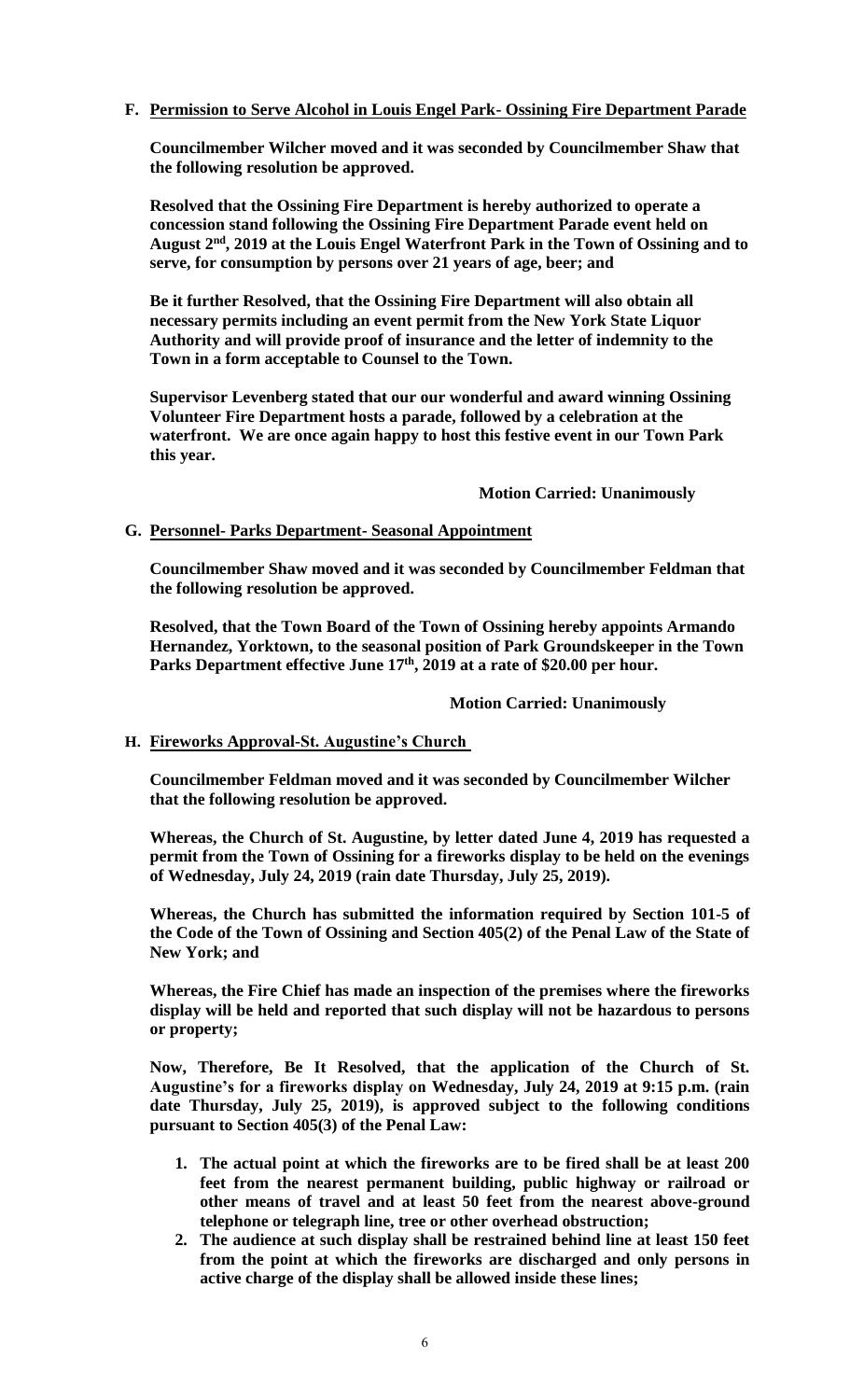- **3. All fireworks that fire a projectile shall be so set up that the projectile will go into the air as nearly as possible in a vertical direction, unless such fireworks are to be fired from the shore or a lake or other large body of water, in which case they maybe directed in such manner that the falling residue from the deflagration will fall into such lake or body of water;**
- **4. Any fireworks that remain unfired after the display is concluded shall be immediately disposed of in a way safe for the particular type of fireworks remaining;**
- **5. No fireworks display shall be held during any wind storm in which the wind reaches a velocity of more than 30 miles per hour;**
- **6. All persons in actual charge of firing the fireworks shall be over the age of 18 years, competent and physically fit for the task;**
- **7. There shall be at least 2 such operators consistently on duty during the discharge; and**
- **8. At least 2 soda acid or other approved type fire extinguishers of at least 2 and one-half gallons capacity each shall be kept at as widely separated points as possible within the actual area of the display; and it is further**

**Resolved, that the Church shall submit bond/insurance coverage that complies with the requirements of Section 101-6 of the Ossining Code and Section 405 of the State Penal Law in a form satisfactory to Counsel to the Town.**

**Resolved, that a copy of this Resolution duly certified by the Town Clerk of the Town of Ossining shall constitute a Permit, meeting the requirements of the Code of the Town of Ossining and the Penal Law of the State of New York.** 

**Supervisor Levenberg stated that this is an annual resolution for us, and we know we are not alone in looking forward to the St. Augustine's fireworks as part of their weeklong festival this year! As always, thanks to the Ossining Fire Department for helping us to coordinate this effort to ensure everyone's safety.**

# **Motion Carried: Unanimously**

# **I. Resolution – Abandoning Public Hearing on Resolution to Designate the Town of Ossining as a Suburban Town**

**Councilmember Feldman moved and it was seconded by Councilmember Wilcher that the following resolution be approved.**

**WHEREAS, Article 3-a of New York Town Law authorizes a Town Board by resolution after public hearing, subject to permissive referendum, to designate the Town as a "Suburban Town", which contains certain additional powers designed to help the Town provide needed services, and**

**WHEREAS, at its meeting on May 28, 2019, the Town Board called for a public hearing to be held on June 11, 2019 for the purpose of considering whether to adopt a resolution designating the Town of Ossining as a Suburban Town, and**

**WHEREAS, the Town Board subsequently learned through the New York Secretary of State's records that the Town of Ossining was designated a Suburban Town effective January 1, 1964 and therefore no action is required by the Town Board regarding this matter, and**

**NOW THEREFORE, BE IT RESOLVED, the Town Board hereby abandons and discontinues the public hearing to consider a resolution to declare the Town a Suburban Town as moot.**

**Motion Carried: Unanimously**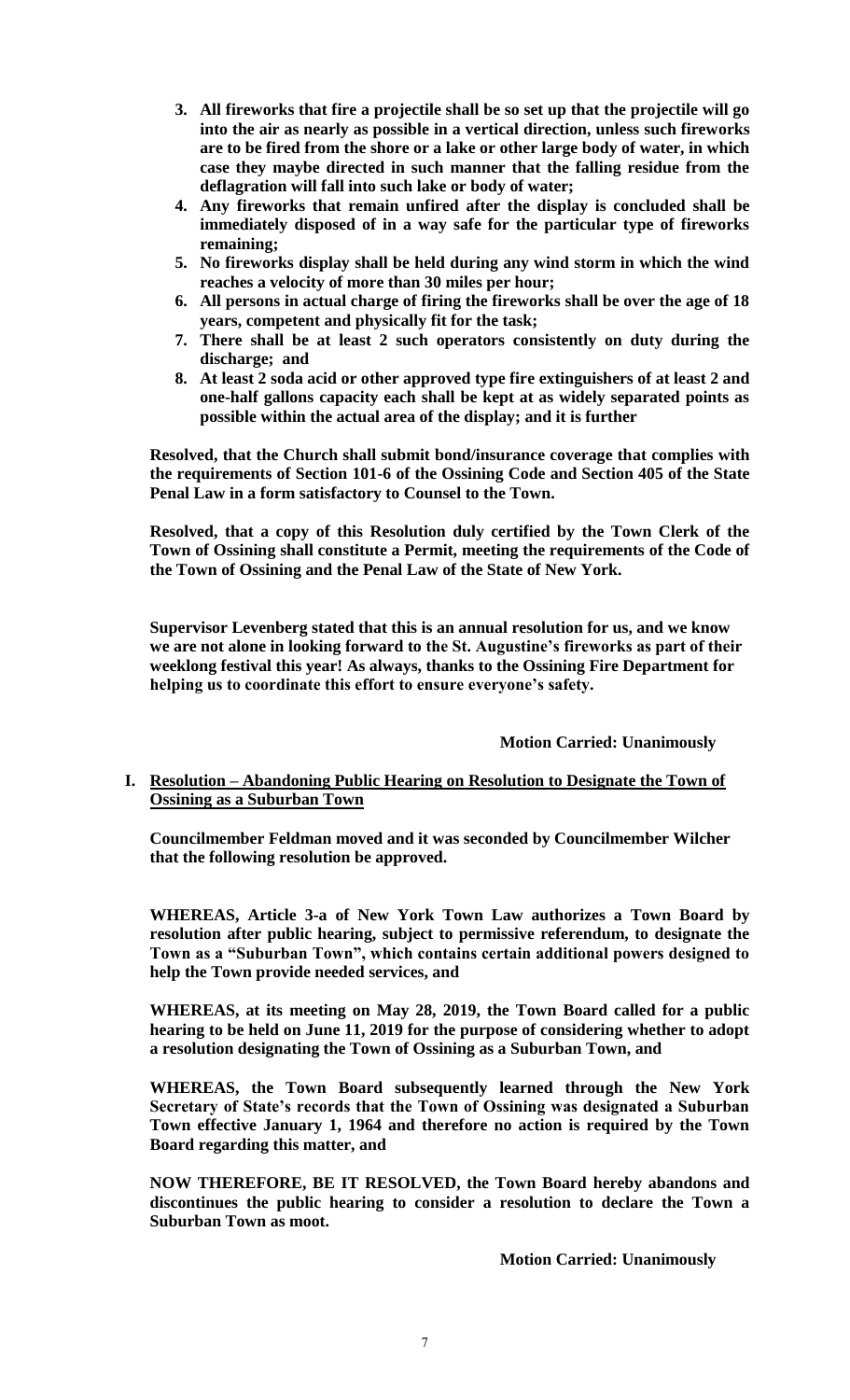**J. Resolution – Calling for Public Hearing on Local Law #8 of 2019 – Amendments to Chapter 74 of the Town Code entitled "Dogs" to Regulate Registration for and Use of the Town's Dog Parks**

**Councilmember Feldman moved and it was seconded by Councilmember Wilcher that the following resolution be approved.**

**WHEREAS, the Town of Ossining has a dog park at Cedar Lane Park and a dog run at Ryder Park (the "Dog Parks"), and it has come to the Town's attention that people were using the Dog Parks without registering their dogs and without following the posted rules for use of the Dog Parks, and**

**WHEREAS, the Town Board desires to enact legislation to streamline the process for licensing dogs as is required for all dogs in the Unincorporated Town and registering dogs for the Dog Parks, to codify the rules and regulations for the use of the Dog Parks and to impose penalties for those who violate these provisions, and**

**NOW THEREFORE, BE IT RESOLVED, the Town Board of the Town of Ossining hereby calls for a Public Hearing to be held on Tuesday, June 25, 2019 at the Birdsall-Fagan Police/Court Facility located at 86-88 Spring Street, Ossining, NY 10562 in the matter of local law #8 of 2019 – Amendments to Chapter 74 of the Town Code entitled "Dogs" to regulate registration for and use of the Town's Dog Parks.**

**Supervisor Levenberg stated that we have been working for the past several weeks to codify the rules of the Cedar Lane Dog Park (as established by the Recreation Advisory Board) into law, and also to have them apply to the "Dog Run" at Ryder Park. As we dug deeper (pun intended) into this issue, we realized that it is also a great opportunity to change the process of registering and renewing a dog park registration to not only make it easier for residents, but also to ensure the safety of dogs and their owners so everyone can have a good time at the park.**

**Motion Carried: Unanimously** 

**K. Resolution adopting Local Law # 2 of 2019 (formerly proposed Local Law #5 of 2019) to enact Chapter 84 of the Town Code – "Energize NY Open C-PACE Financing Program" and to authorize the Town Supervisor to enter into agreement**

**Councilmember Feldman moved and it was seconded by Councilmember Shaw that the following resolution be approved.**

**WHEREAS, pursuant to Chapter 178 of the Town Code entitled "Sustainable Energy Loan Program," as authorized by Article 5-L of the New York State General Municipal Law, the Town can provide financing to qualified property owners for the installation of clean energy, which program is administered by the Energy Improvement Corporation ("EIC"), a local development corporation, fully organized under section fourteen hundred eleven of the Not-for-Profit Corporation Law; and**

**WHEREAS, EIC has proposed a new clean energy financing program entitled "Energize NY Open C-PACE Financing Program" ("C-PACE Program"), which removes some of the burdens on the municipality by allowing financing through private lenders and where the municipality is not responsible for repaying the loan in the event the property owner defaults; and** 

**WHEREAS, EIC provided the Town with a template of a local law to enact the C-PACE Program and draft agreement with EIC to administer the program, which documents the Town Board and its counsel have had the opportunity to review, edit and receive feedback from EIC; and**

**WHEREAS, the Town Board held a duly noticed public hearing at its regular meeting on Tuesday, April 23, 2019 at 7:30 p.m. at the Birdsall-Fagan Police Court**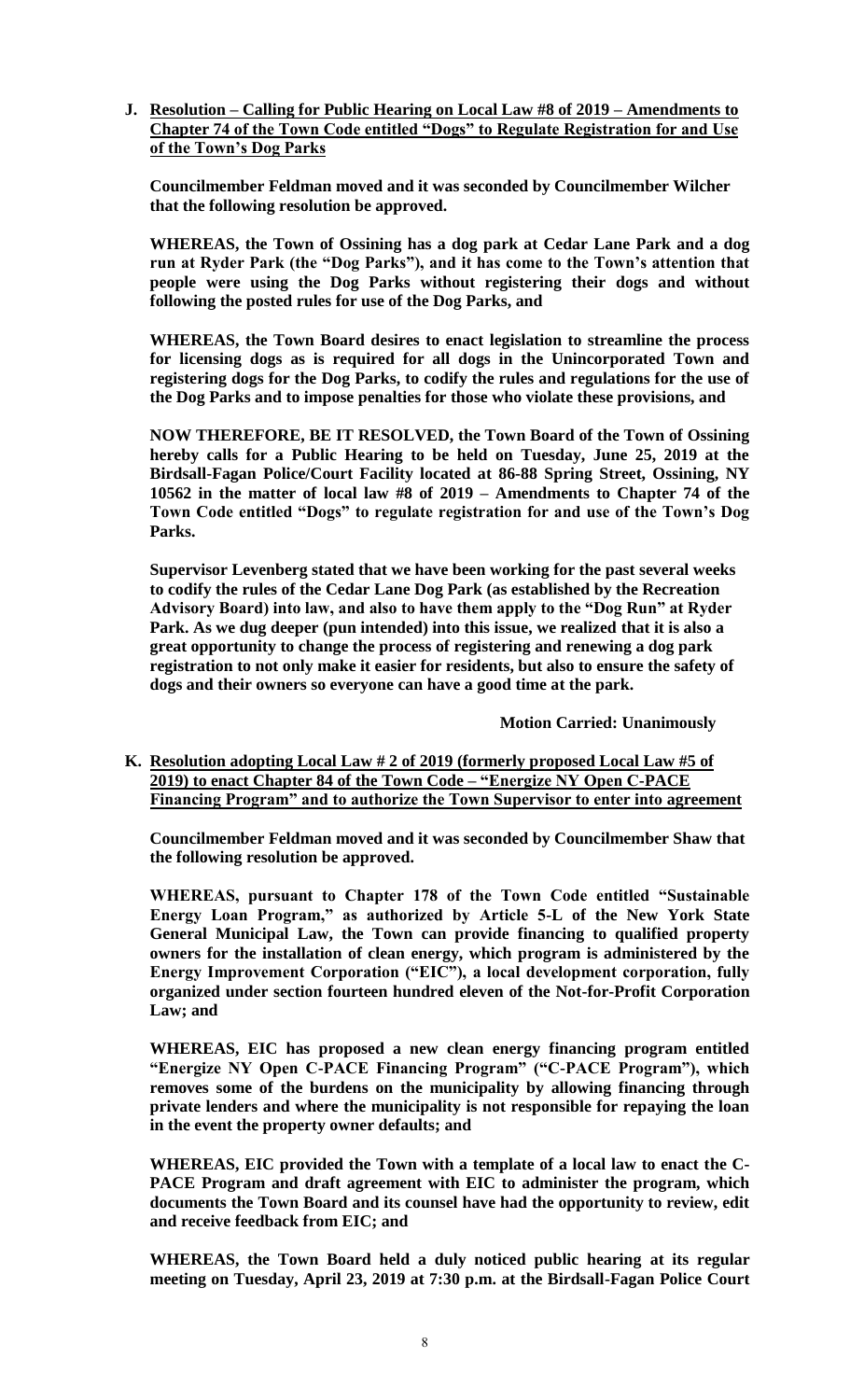**Facility at 86-88 Spring Street, Ossining, New York on proposed Local Law # 5 of 2019 to adopt Chapter 84 of the Town Code entitled "Energize NY Open C-PACE Financing Program," which public hearing was duly adjourned and continued to subsequent meetings and members of the public being able to attend and be heard, the public hearing was closed on May 28, 2019; and**

**NOW THEREFORE, BE IT RESOLVED, the Town Board finds that it is the policy of the Town to achieve energy efficiency and renewable energy goals, reduce greenhouse gas emissions, mitigate the effect of global climate change, and advance a clean energy economy and that implementing the C-PACE Program in accordance with State Law will serve as a means to satisfy this policy; and**

**BE IT FURTHER RESOLVED, the Town Board determines that this is a Type II action pursuant to the State Environmental Quality Review Act and therefore no further review is required; and** 

**BE IT FURTHER RESOLVED, the Town Board hereby adopts Local Law #2 of 2019 (formerly proposed Local Law #5 of 2019) to enact Chapter 84 of the Town Code; and the Town Clerk is directed to enter said local law in the minutes of this meeting into the local law book for the Town of Ossining; to publish said minutes in a newspaper published in the town, if any, or in such newspaper published in the county in which such town may be located having a circulation in such town, and affidavits of said publication shall be filed with the Town Clerk; and to file a copy of said local law with the Secretary of State of New York; and**

**BE IT FURTHER RESOLVED, the Town Supervisor is hereby authorized to enter into the proposed agreement with EIC, subject to approval by Counsel to the Town as to form; and**

**BE IT FURTHER RESOLVED, the Town Supervisor and Counsel to the Town are authorized to execute any additional documents necessary to facilitate the enactment of the C-PACE Program and EIC's administration of the Program.**

**Supervisor Levenberg stated that we have been talking about this new option offered through Energize NY/Energy Improvement Corporation which will make it easier for lenders to offer competitive rates to commercial and not for profit entities who are making energy improvements to their buildings in the Town. We are happy to be able to adopt this new local law to make that possible.**

> **Motion Carried: 4-0-0 Ayes: Shaw, Feldman, Wilcher Levenberg**

# **L. Resolution – Adopting Local Law #3 of 2019 (formerly proposed Local Law #6 of 2019) to enact Chapter 6 of the Town Code – Establishing the position of alternate for the Town's land use boards**

**Councilmember Wilcher moved and it was seconded by Councilmember Feldman that the following resolution be approved.**

**WHEREAS, the Town of Ossining has three land use boards – the Planning Board, Zoning Board of Appeals and Architectural Review Board – which Boards hear land use applications within their jurisdiction as authorized by State Law and the Town Code; and** 

**WHEREAS, on occasion and for a variety of reasons, a Board member may not be able to attend a meeting, which could be detrimental to the operations of the Board and the applications it is considering if there is not a quorum and/or there is not a full complement of the Board present to vote on the applications; and**

**WHEREAS, the Town Board held a duly noticed public hearing at its regular meeting on Tuesday, May 14, 2019 at 7:30 p.m. at the Birdsall-Fagan Police Court**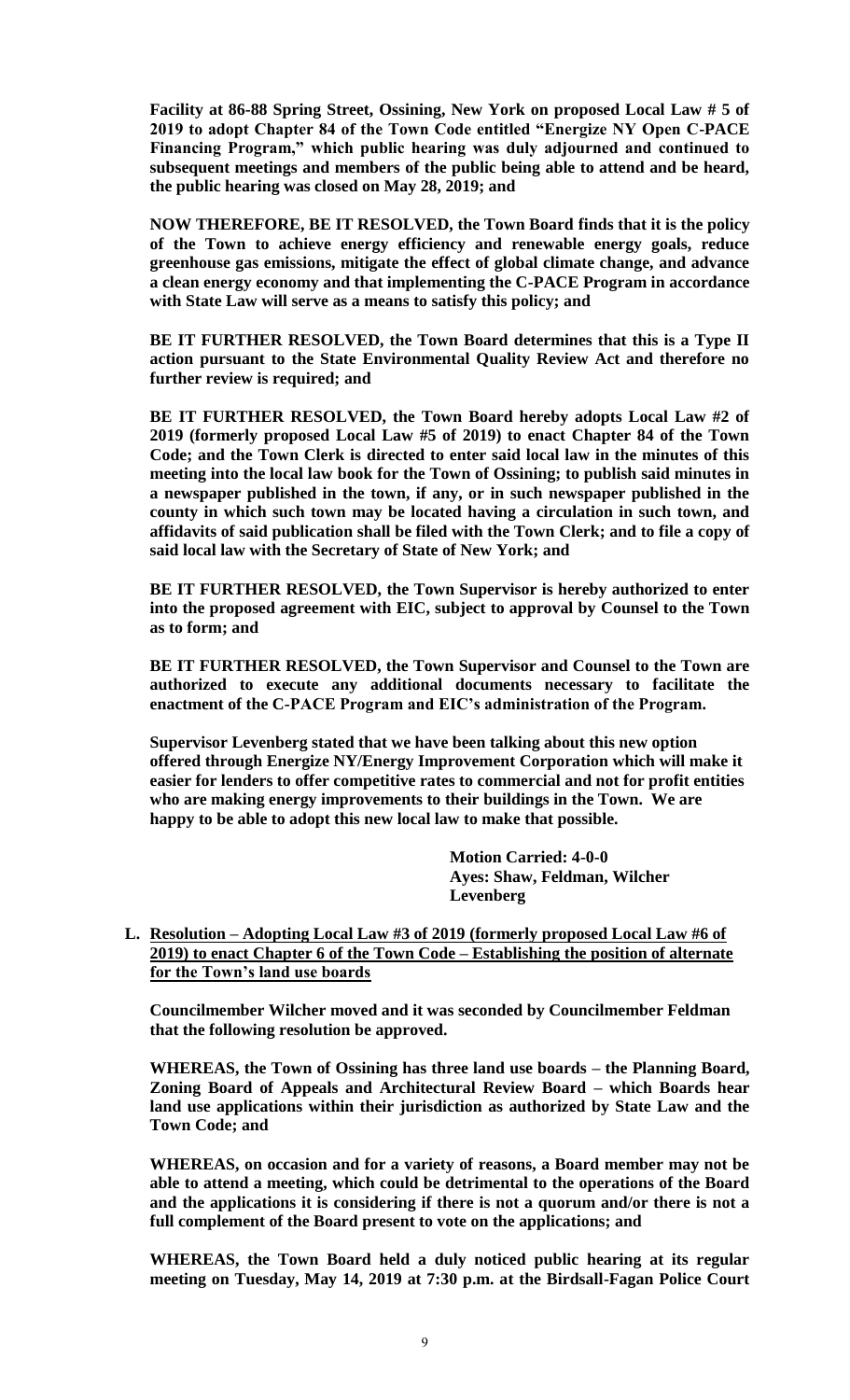**Facility at 86-88 Spring Street, Ossining, New York on proposed Local Law # 6 of 2019 to adopt Chapter 6 of the Town Code entitled "Alternate Members: Land Use Boards," which public hearing was duly adjourned and continued to the Town Board's May 28, 2019 meeting and members of the public being able to attend and be heard, the public hearing was closed on May 28, 2019; and**

**NOW THEREFORE, BE IT RESOLVED, the Town Board determines that this is a Type II action pursuant to the State Environmental Quality Review Act and therefore no further review is required; and** 

**BE IT FURTHER RESOLVED, the Town Board hereby adopts Local Law #3 of 2019 (formerly proposed Local Law #6 of 2019) to enact Chapter 6 of the Town Code entitled "Alternate Members: Land Use Boards;" and the Town Clerk is directed to enter said local law in the minutes of this meeting into the local law book for the Town of Ossining; to publish said minutes in a newspaper published in the town, if any, or in such newspaper published in the county in which such town may be located having a circulation in such town, and affidavits of said publication shall be filed with the Town Clerk; and to file a copy of said local law with the Secretary of State of New York.**

**Supervisor Levenberg stated that we mentioned at the start of our meeting, we just lost an important member of our Planning Board who had been sick, on and off, for some time but was always a trooper. For this type of eventuality, as well as others that may arise, we think this is an excellent new law to make our land use boards stronger and more effective.**

> **Motion Carried: 4-0-0 Ayes: Shaw, Feldman, Wilcher Levenberg**

### **VIII.CORRESPONDENCE TO BE RECEIVED AND FILED**

#### **IX.MONTHLY REPORTS**

**Councilmember Wilcher moved and it was seconded by Councilmember Feldman that the following resolution be approved.**

**Resolved, that the Town Board of the Town of Ossining hereby accepts the following monthly reports for the month of May 2019 from:**

- **Town Clerk's Office**
- **Town Supervisor's Office**
- **Town Tax Receiver's Office**
- **Dale Cemetery**
- **Town Building Department**

#### **Motion Carried: Unanimously**

x. **VISITOR RECOGNITION-** *Visitors shall be accorded one (1) three-minute opportunity to address the Board on issues not relating to the Agenda, but of relevance to the common good of the Town.*

# **XI.ADJOURNMENT – EXECUTIVE SESSION-ADVICE OF COUNSEL**

**Supervisor Levenberg stated that we look forward to seeing everyone next Tuesday, right here, for our Town Board Work Session, where we will be discussing the proposed River Knoll project, which is currently before the Town Planning Board. We will be here at the Courthouse because the Assessor's Office will be holding Grievance Day at 16 Croton Avenue, so make sure to note the change in location. Thank you and have a great night.**